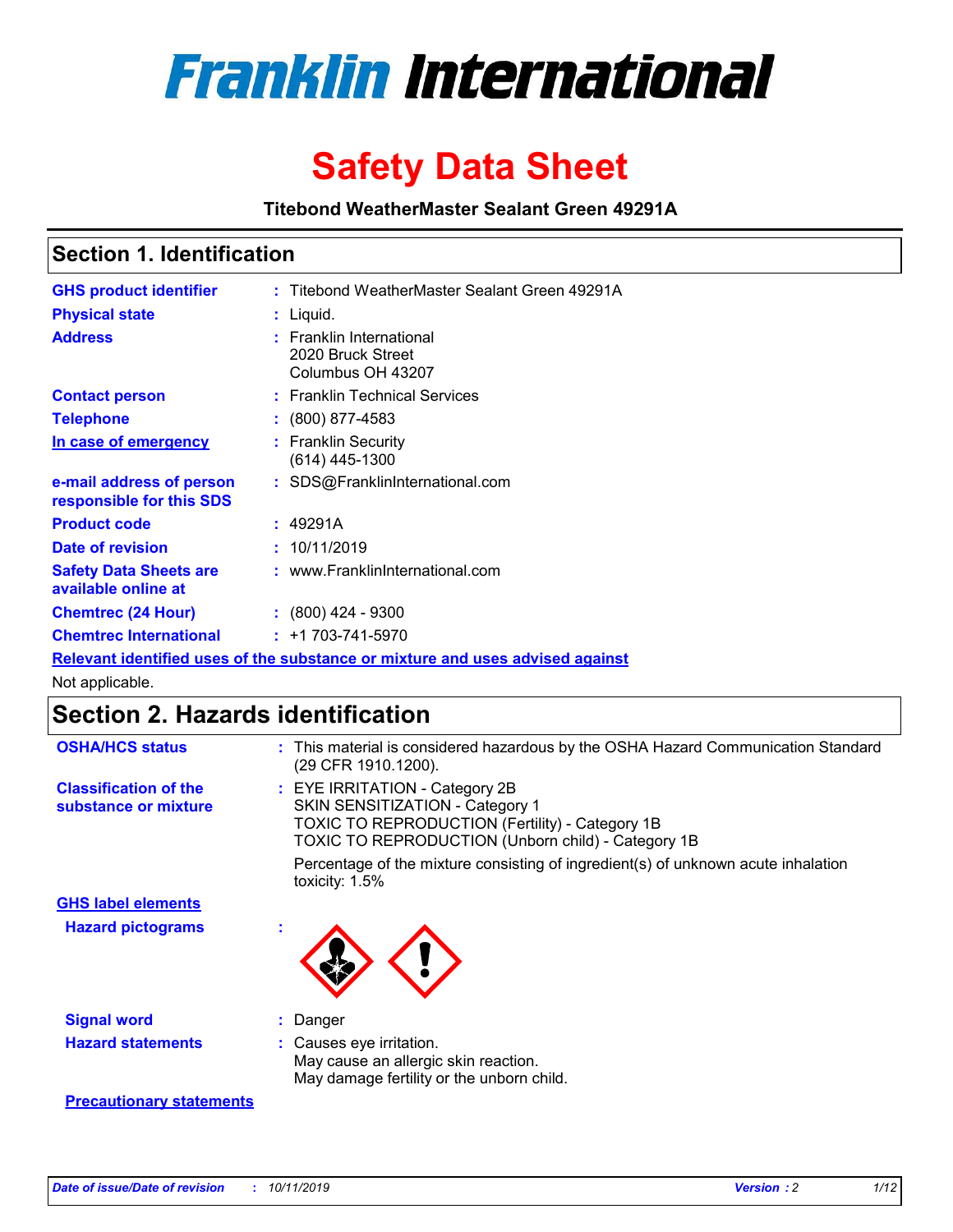### **Section 2. Hazards identification**

| <b>Prevention</b>                          | : Obtain special instructions before use. Do not handle until all safety precautions have<br>been read and understood. Wear protective gloves. Wear eye or face protection.<br>Wear protective clothing. Avoid breathing vapor. Wash hands thoroughly after handling.<br>Contaminated work clothing must not be allowed out of the workplace.                                                        |
|--------------------------------------------|------------------------------------------------------------------------------------------------------------------------------------------------------------------------------------------------------------------------------------------------------------------------------------------------------------------------------------------------------------------------------------------------------|
| <b>Response</b>                            | : IF exposed or concerned: Get medical attention. IF ON SKIN: Wash with plenty of<br>soap and water. Wash contaminated clothing before reuse. If skin irritation or rash<br>occurs: Get medical attention. IF IN EYES: Rinse cautiously with water for several<br>minutes. Remove contact lenses, if present and easy to do. Continue rinsing. If eye<br>irritation persists: Get medical attention. |
| <b>Storage</b>                             | : Store locked up.                                                                                                                                                                                                                                                                                                                                                                                   |
| <b>Disposal</b>                            | : Dispose of contents and container in accordance with all local, regional, national and<br>international regulations.                                                                                                                                                                                                                                                                               |
| <b>Hazards not otherwise</b><br>classified | : Product generates methanol during cure.                                                                                                                                                                                                                                                                                                                                                            |
|                                            |                                                                                                                                                                                                                                                                                                                                                                                                      |

### **Section 3. Composition/information on ingredients**

| <b>Substance/mixture</b><br>Mixture                  |               |                     |
|------------------------------------------------------|---------------|---------------------|
| <b>Ingredient name</b>                               | $\frac{9}{6}$ | <b>CAS number</b>   |
| 3-aminopropyltriethoxysilane<br>Dibutyltin dilaurate | ≤3<br>$≤0.3$  | 919-30-2<br>77-58-7 |

Any concentration shown as a range is to protect confidentiality or is due to batch variation.

**There are no additional ingredients present which, within the current knowledge of the supplier and in the concentrations applicable, are classified as hazardous to health or the environment and hence require reporting in this section.**

**Occupational exposure limits, if available, are listed in Section 8.**

### **Section 4. First aid measures**

| <b>Description of necessary first aid measures</b> |                                                                                                                                                                                                                                                                                                                                                                                                                                                                                                                                                                                                                                                                                                                                                                           |  |  |  |
|----------------------------------------------------|---------------------------------------------------------------------------------------------------------------------------------------------------------------------------------------------------------------------------------------------------------------------------------------------------------------------------------------------------------------------------------------------------------------------------------------------------------------------------------------------------------------------------------------------------------------------------------------------------------------------------------------------------------------------------------------------------------------------------------------------------------------------------|--|--|--|
| <b>Eye contact</b>                                 | : Immediately flush eyes with plenty of water, occasionally lifting the upper and lower<br>eyelids. Check for and remove any contact lenses. Continue to rinse for at least 10<br>minutes. If irritation persists, get medical attention.                                                                                                                                                                                                                                                                                                                                                                                                                                                                                                                                 |  |  |  |
| <b>Inhalation</b>                                  | : Remove victim to fresh air and keep at rest in a position comfortable for breathing. If<br>not breathing, if breathing is irregular or if respiratory arrest occurs, provide artificial<br>respiration or oxygen by trained personnel. It may be dangerous to the person providing<br>aid to give mouth-to-mouth resuscitation. Get medical attention. If unconscious, place<br>in recovery position and get medical attention immediately. Maintain an open airway.<br>Loosen tight clothing such as a collar, tie, belt or waistband. In case of inhalation of<br>decomposition products in a fire, symptoms may be delayed. The exposed person may<br>need to be kept under medical surveillance for 48 hours.                                                       |  |  |  |
| <b>Skin contact</b>                                | : Wash with plenty of soap and water. Remove contaminated clothing and shoes. Wash<br>contaminated clothing thoroughly with water before removing it, or wear gloves.<br>Continue to rinse for at least 10 minutes. Get medical attention. In the event of any<br>complaints or symptoms, avoid further exposure. Wash clothing before reuse. Clean<br>shoes thoroughly before reuse.                                                                                                                                                                                                                                                                                                                                                                                     |  |  |  |
| <b>Ingestion</b>                                   | : Wash out mouth with water. Remove dentures if any. Remove victim to fresh air and<br>keep at rest in a position comfortable for breathing. If material has been swallowed and<br>the exposed person is conscious, give small quantities of water to drink. Stop if the<br>exposed person feels sick as vomiting may be dangerous. Do not induce vomiting<br>unless directed to do so by medical personnel. If vomiting occurs, the head should be<br>kept low so that vomit does not enter the lungs. Get medical attention. Never give<br>anything by mouth to an unconscious person. If unconscious, place in recovery position<br>and get medical attention immediately. Maintain an open airway. Loosen tight clothing<br>such as a collar, tie, belt or waistband. |  |  |  |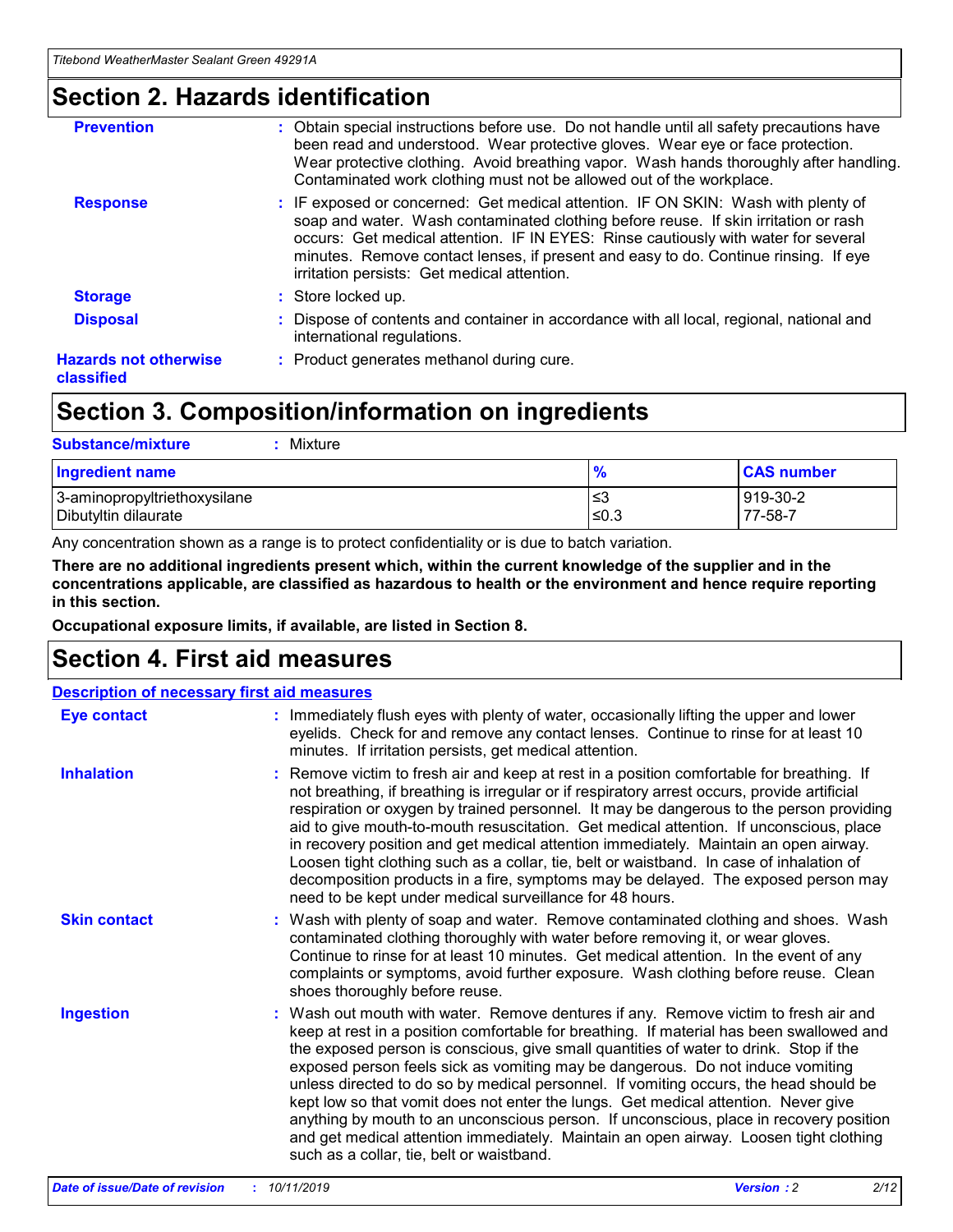## **Section 4. First aid measures**

| Most important symptoms/effects, acute and delayed |  |                                                                                                                                                                                                                                                                                                                                                                                                                 |  |
|----------------------------------------------------|--|-----------------------------------------------------------------------------------------------------------------------------------------------------------------------------------------------------------------------------------------------------------------------------------------------------------------------------------------------------------------------------------------------------------------|--|
| <b>Potential acute health effects</b>              |  |                                                                                                                                                                                                                                                                                                                                                                                                                 |  |
| <b>Eye contact</b>                                 |  | : May cause eye irritation.                                                                                                                                                                                                                                                                                                                                                                                     |  |
| <b>Inhalation</b>                                  |  | : No known significant effects or critical hazards.                                                                                                                                                                                                                                                                                                                                                             |  |
| <b>Skin contact</b>                                |  | : May cause skin irritation.                                                                                                                                                                                                                                                                                                                                                                                    |  |
| <b>Ingestion</b>                                   |  | : No known significant effects or critical hazards.                                                                                                                                                                                                                                                                                                                                                             |  |
| Over-exposure signs/symptoms                       |  |                                                                                                                                                                                                                                                                                                                                                                                                                 |  |
| <b>Eye contact</b>                                 |  | : Adverse symptoms may include the following:<br>irritation<br>watering<br>redness                                                                                                                                                                                                                                                                                                                              |  |
| <b>Inhalation</b>                                  |  | : Adverse symptoms may include the following:<br>reduced fetal weight<br>increase in fetal deaths<br>skeletal malformations                                                                                                                                                                                                                                                                                     |  |
| <b>Skin contact</b>                                |  | : Adverse symptoms may include the following:<br>irritation<br>redness<br>reduced fetal weight<br>increase in fetal deaths<br>skeletal malformations                                                                                                                                                                                                                                                            |  |
| <b>Ingestion</b>                                   |  | : Adverse symptoms may include the following:<br>reduced fetal weight<br>increase in fetal deaths<br>skeletal malformations                                                                                                                                                                                                                                                                                     |  |
|                                                    |  | <b>Indication of immediate medical attention and special treatment needed, if necessary</b>                                                                                                                                                                                                                                                                                                                     |  |
| <b>Notes to physician</b>                          |  | : In case of inhalation of decomposition products in a fire, symptoms may be delayed.<br>The exposed person may need to be kept under medical surveillance for 48 hours.                                                                                                                                                                                                                                        |  |
| <b>Specific treatments</b>                         |  | : No specific treatment.                                                                                                                                                                                                                                                                                                                                                                                        |  |
| <b>Protection of first-aiders</b>                  |  | : No action shall be taken involving any personal risk or without suitable training. If it is<br>suspected that fumes are still present, the rescuer should wear an appropriate mask or<br>self-contained breathing apparatus. It may be dangerous to the person providing aid to<br>give mouth-to-mouth resuscitation. Wash contaminated clothing thoroughly with water<br>before removing it, or wear gloves. |  |

**See toxicological information (Section 11)**

### **Section 5. Fire-fighting measures**

| <b>Extinguishing media</b>                             |                                                                                                                                                                                                     |
|--------------------------------------------------------|-----------------------------------------------------------------------------------------------------------------------------------------------------------------------------------------------------|
| <b>Suitable extinguishing</b><br>media                 | : Use an extinguishing agent suitable for the surrounding fire.                                                                                                                                     |
| <b>Unsuitable extinguishing</b><br>media               | $:$ None known.                                                                                                                                                                                     |
| <b>Specific hazards arising</b><br>from the chemical   | : In a fire or if heated, a pressure increase will occur and the container may burst.                                                                                                               |
| <b>Hazardous thermal</b><br>decomposition products     | : Decomposition products may include the following materials:<br>carbon dioxide<br>carbon monoxide<br>nitrogen oxides<br>metal oxide/oxides                                                         |
| <b>Special protective actions</b><br>for fire-fighters | : Promptly isolate the scene by removing all persons from the vicinity of the incident if<br>there is a fire. No action shall be taken involving any personal risk or without suitable<br>training. |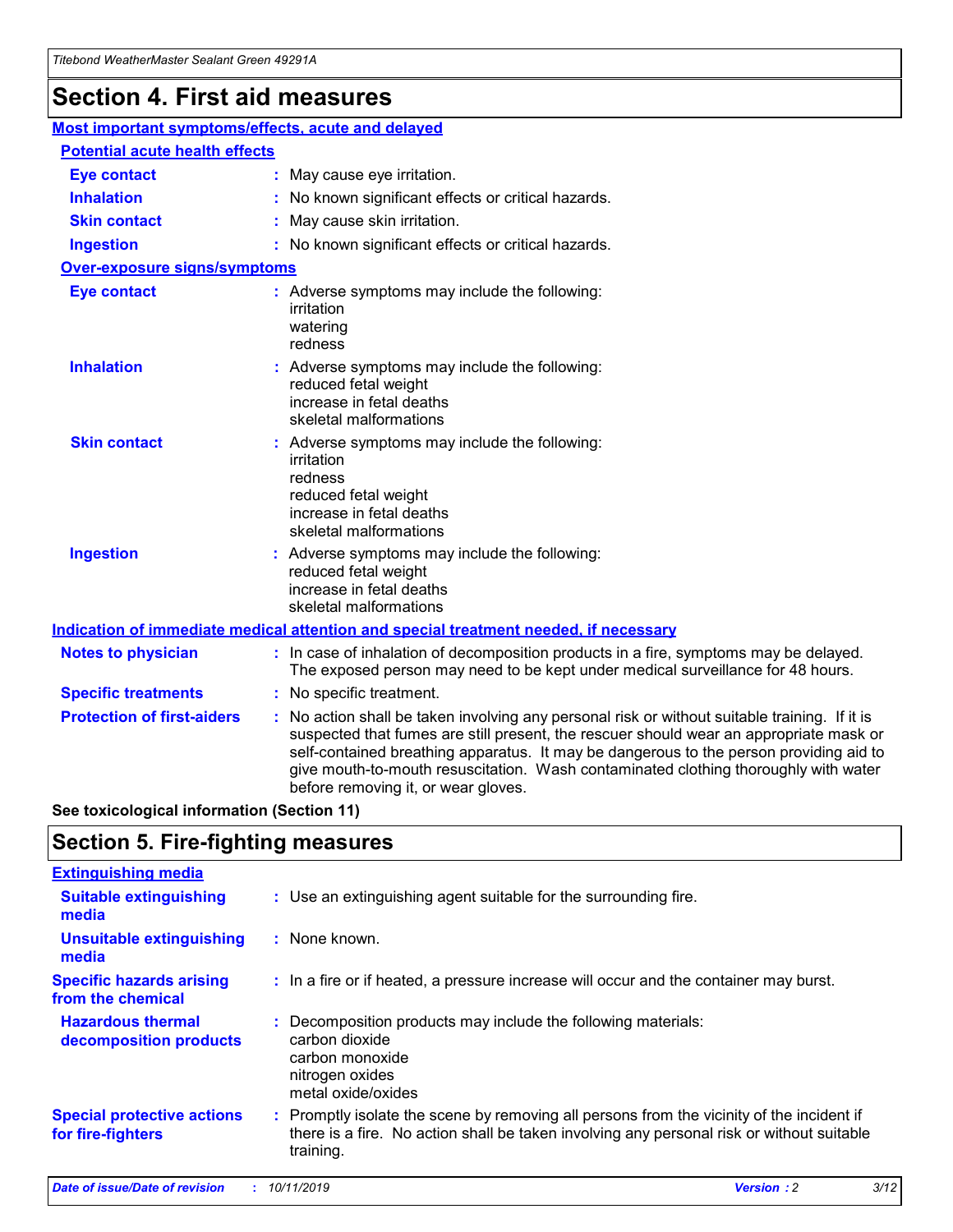### **Section 5. Fire-fighting measures**

**Special protective equipment for fire-fighters** Fire-fighters should wear appropriate protective equipment and self-contained breathing **:** apparatus (SCBA) with a full face-piece operated in positive pressure mode.

### **Section 6. Accidental release measures**

#### **Personal precautions, protective equipment and emergency procedures**

| For non-emergency<br>personnel                               |  | : No action shall be taken involving any personal risk or without suitable training.<br>Evacuate surrounding areas. Keep unnecessary and unprotected personnel from<br>entering. Do not touch or walk through spilled material. Avoid breathing vapor or mist.<br>Provide adequate ventilation. Wear appropriate respirator when ventilation is<br>inadequate. Put on appropriate personal protective equipment.                                                                                                                                                                                                                                                                                             |  |  |
|--------------------------------------------------------------|--|--------------------------------------------------------------------------------------------------------------------------------------------------------------------------------------------------------------------------------------------------------------------------------------------------------------------------------------------------------------------------------------------------------------------------------------------------------------------------------------------------------------------------------------------------------------------------------------------------------------------------------------------------------------------------------------------------------------|--|--|
|                                                              |  | For emergency responders : If specialized clothing is required to deal with the spillage, take note of any information in<br>Section 8 on suitable and unsuitable materials. See also the information in "For non-<br>emergency personnel".                                                                                                                                                                                                                                                                                                                                                                                                                                                                  |  |  |
| <b>Environmental precautions</b>                             |  | : Avoid dispersal of spilled material and runoff and contact with soil, waterways, drains<br>and sewers. Inform the relevant authorities if the product has caused environmental<br>pollution (sewers, waterways, soil or air).                                                                                                                                                                                                                                                                                                                                                                                                                                                                              |  |  |
| <b>Methods and materials for containment and cleaning up</b> |  |                                                                                                                                                                                                                                                                                                                                                                                                                                                                                                                                                                                                                                                                                                              |  |  |
| <b>Small spill</b>                                           |  | : Stop leak if without risk. Move containers from spill area. Dilute with water and mop up<br>if water-soluble. Alternatively, or if water-insoluble, absorb with an inert dry material and<br>place in an appropriate waste disposal container. Dispose of via a licensed waste<br>disposal contractor.                                                                                                                                                                                                                                                                                                                                                                                                     |  |  |
| <b>Large spill</b>                                           |  | : Stop leak if without risk. Move containers from spill area. Approach release from<br>upwind. Prevent entry into sewers, water courses, basements or confined areas. Wash<br>spillages into an effluent treatment plant or proceed as follows. Contain and collect<br>spillage with non-combustible, absorbent material e.g. sand, earth, vermiculite or<br>diatomaceous earth and place in container for disposal according to local regulations<br>(see Section 13). Dispose of via a licensed waste disposal contractor. Contaminated<br>absorbent material may pose the same hazard as the spilled product. Note: see<br>Section 1 for emergency contact information and Section 13 for waste disposal. |  |  |

### **Section 7. Handling and storage**

| <b>Precautions for safe handling</b>                                             |                                                                                                                                                                                                                                                                                                                                                                                                                                                                                                                                                                                                                                                                                                                                                                                                                                                  |
|----------------------------------------------------------------------------------|--------------------------------------------------------------------------------------------------------------------------------------------------------------------------------------------------------------------------------------------------------------------------------------------------------------------------------------------------------------------------------------------------------------------------------------------------------------------------------------------------------------------------------------------------------------------------------------------------------------------------------------------------------------------------------------------------------------------------------------------------------------------------------------------------------------------------------------------------|
| <b>Protective measures</b>                                                       | : Put on appropriate personal protective equipment (see Section 8). Persons with a<br>history of skin sensitization problems should not be employed in any process in which<br>this product is used. Avoid exposure - obtain special instructions before use. Avoid<br>exposure during pregnancy. Do not handle until all safety precautions have been read<br>and understood. Do not get in eyes or on skin or clothing. Do not ingest. Avoid<br>breathing vapor or mist. If during normal use the material presents a respiratory hazard,<br>use only with adequate ventilation or wear appropriate respirator. Keep in the original<br>container or an approved alternative made from a compatible material, kept tightly<br>closed when not in use. Empty containers retain product residue and can be hazardous.<br>Do not reuse container. |
| <b>Advice on general</b><br>occupational hygiene                                 | : Eating, drinking and smoking should be prohibited in areas where this material is<br>handled, stored and processed. Workers should wash hands and face before eating,<br>drinking and smoking. Remove contaminated clothing and protective equipment before<br>entering eating areas. See also Section 8 for additional information on hygiene<br>measures.                                                                                                                                                                                                                                                                                                                                                                                                                                                                                    |
| <b>Conditions for safe storage,</b><br>including any<br><b>incompatibilities</b> | Store between the following temperatures: 0 to 120°C (32 to 248°F). Store in<br>accordance with local regulations. Store in original container protected from direct<br>sunlight in a dry, cool and well-ventilated area, away from incompatible materials (see<br>Section 10) and food and drink. Store locked up. Keep container tightly closed and<br>sealed until ready for use. Containers that have been opened must be carefully<br>resealed and kept upright to prevent leakage. Do not store in unlabeled containers.<br>Use appropriate containment to avoid environmental contamination. See Section 10 for<br>incompatible materials before handling or use.                                                                                                                                                                         |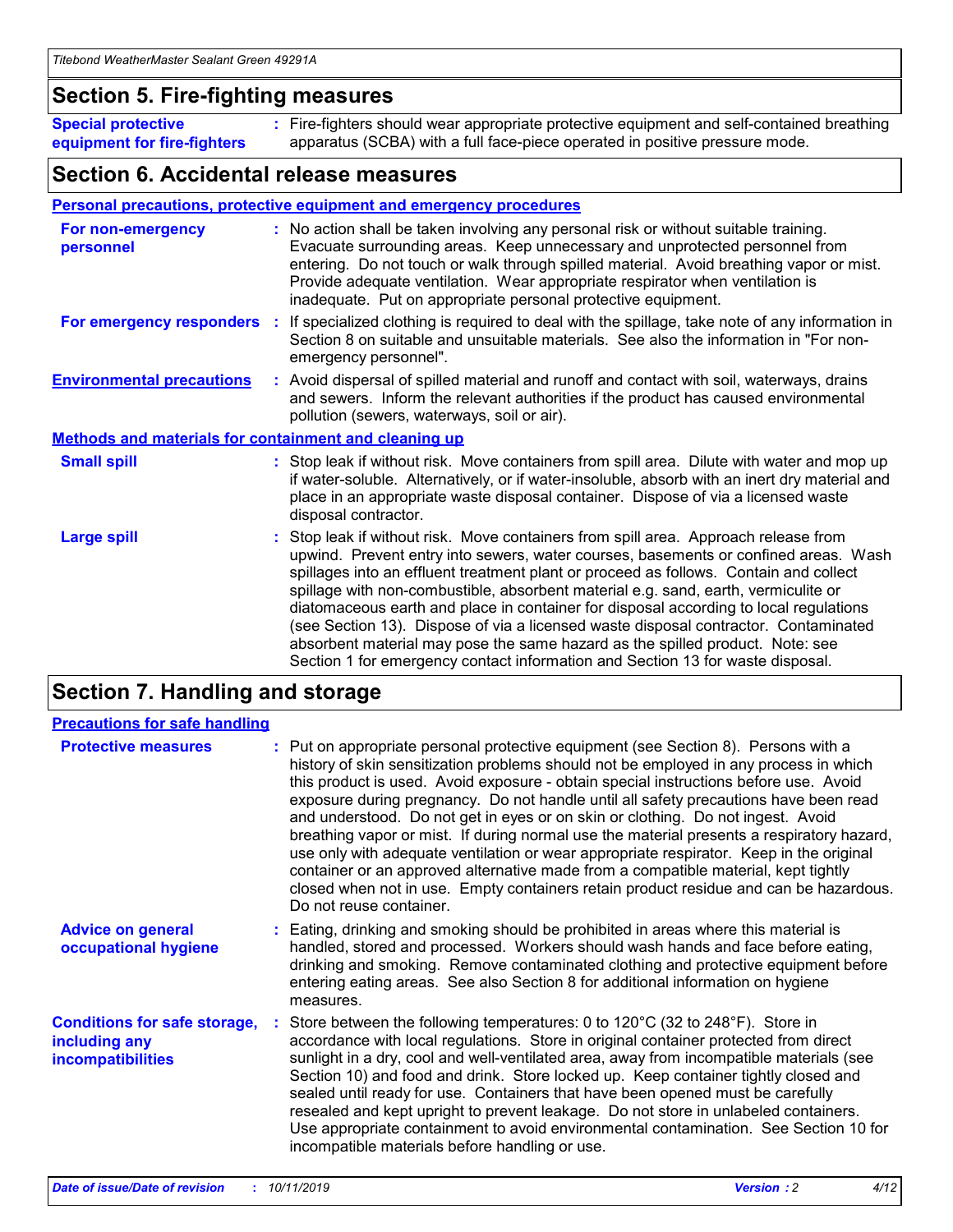## **Section 8. Exposure controls/personal protection**

#### **Control parameters**

#### **Occupational exposure limits**

| <b>Ingredient name</b>                               |    |                                          | <b>Exposure limits</b>                                                                                                                                                                                                                                                                                                                                                                                                                                                                                                                                                                                                 |
|------------------------------------------------------|----|------------------------------------------|------------------------------------------------------------------------------------------------------------------------------------------------------------------------------------------------------------------------------------------------------------------------------------------------------------------------------------------------------------------------------------------------------------------------------------------------------------------------------------------------------------------------------------------------------------------------------------------------------------------------|
| 3-aminopropyltriethoxysilane<br>Dibutyltin dilaurate |    |                                          | None.<br>ACGIH TLV (United States, 3/2019). Absorbed through skin.<br>Notes: as Sn<br>TWA: 0.1 mg/m <sup>3</sup> , (as Sn) 8 hours.<br>STEL: 0.2 mg/m <sup>3</sup> , (as Sn) 15 minutes.<br>NIOSH REL (United States, 10/2016). Absorbed through skin.<br>Notes: as Sn<br>TWA: 0.1 mg/m <sup>3</sup> , (as Sn) 10 hours.<br>OSHA PEL (United States, 5/2018). Notes: as Sn<br>TWA: $0.1 \text{ mg/m}^3$ , (as Sn) 8 hours.<br>OSHA PEL 1989 (United States, 3/1989). Absorbed through skin.<br>Notes: measured as Sn<br>TWA: 0.1 mg/m <sup>3</sup> , (measured as Sn) 8 hours. Form: Organic                           |
| <b>Appropriate engineering</b><br>controls           |    |                                          | : If user operations generate dust, fumes, gas, vapor or mist, use process enclosures,<br>local exhaust ventilation or other engineering controls to keep worker exposure to<br>airborne contaminants below any recommended or statutory limits.                                                                                                                                                                                                                                                                                                                                                                       |
| <b>Environmental exposure</b><br><b>controls</b>     |    |                                          | Emissions from ventilation or work process equipment should be checked to ensure<br>they comply with the requirements of environmental protection legislation. In some<br>cases, fume scrubbers, filters or engineering modifications to the process equipment<br>will be necessary to reduce emissions to acceptable levels.                                                                                                                                                                                                                                                                                          |
| <b>Individual protection measures</b>                |    |                                          |                                                                                                                                                                                                                                                                                                                                                                                                                                                                                                                                                                                                                        |
| <b>Hygiene measures</b>                              |    |                                          | : Wash hands, forearms and face thoroughly after handling chemical products, before<br>eating, smoking and using the lavatory and at the end of the working period.<br>Appropriate techniques should be used to remove potentially contaminated clothing.<br>Contaminated work clothing should not be allowed out of the workplace. Wash<br>contaminated clothing before reusing. Ensure that eyewash stations and safety<br>showers are close to the workstation location.                                                                                                                                            |
| <b>Eye/face protection</b>                           |    |                                          | : Safety eyewear complying with an approved standard should be used when a risk<br>assessment indicates this is necessary to avoid exposure to liquid splashes, mists,<br>gases or dusts. If contact is possible, the following protection should be worn, unless<br>the assessment indicates a higher degree of protection: chemical splash goggles.                                                                                                                                                                                                                                                                  |
| <b>Skin protection</b>                               |    |                                          |                                                                                                                                                                                                                                                                                                                                                                                                                                                                                                                                                                                                                        |
| <b>Hand protection</b>                               |    |                                          | : Chemical-resistant, impervious gloves complying with an approved standard should be<br>worn at all times when handling chemical products if a risk assessment indicates this is<br>necessary. Considering the parameters specified by the glove manufacturer, check<br>during use that the gloves are still retaining their protective properties. It should be<br>noted that the time to breakthrough for any glove material may be different for different<br>glove manufacturers. In the case of mixtures, consisting of several substances, the<br>protection time of the gloves cannot be accurately estimated. |
| <b>Body protection</b>                               |    | handling this product.                   | Personal protective equipment for the body should be selected based on the task being<br>performed and the risks involved and should be approved by a specialist before                                                                                                                                                                                                                                                                                                                                                                                                                                                |
| <b>Other skin protection</b>                         |    | specialist before handling this product. | : Appropriate footwear and any additional skin protection measures should be selected<br>based on the task being performed and the risks involved and should be approved by a                                                                                                                                                                                                                                                                                                                                                                                                                                          |
| <b>Respiratory protection</b>                        | ÷. | aspects of use.                          | Based on the hazard and potential for exposure, select a respirator that meets the<br>appropriate standard or certification. Respirators must be used according to a<br>respiratory protection program to ensure proper fitting, training, and other important                                                                                                                                                                                                                                                                                                                                                         |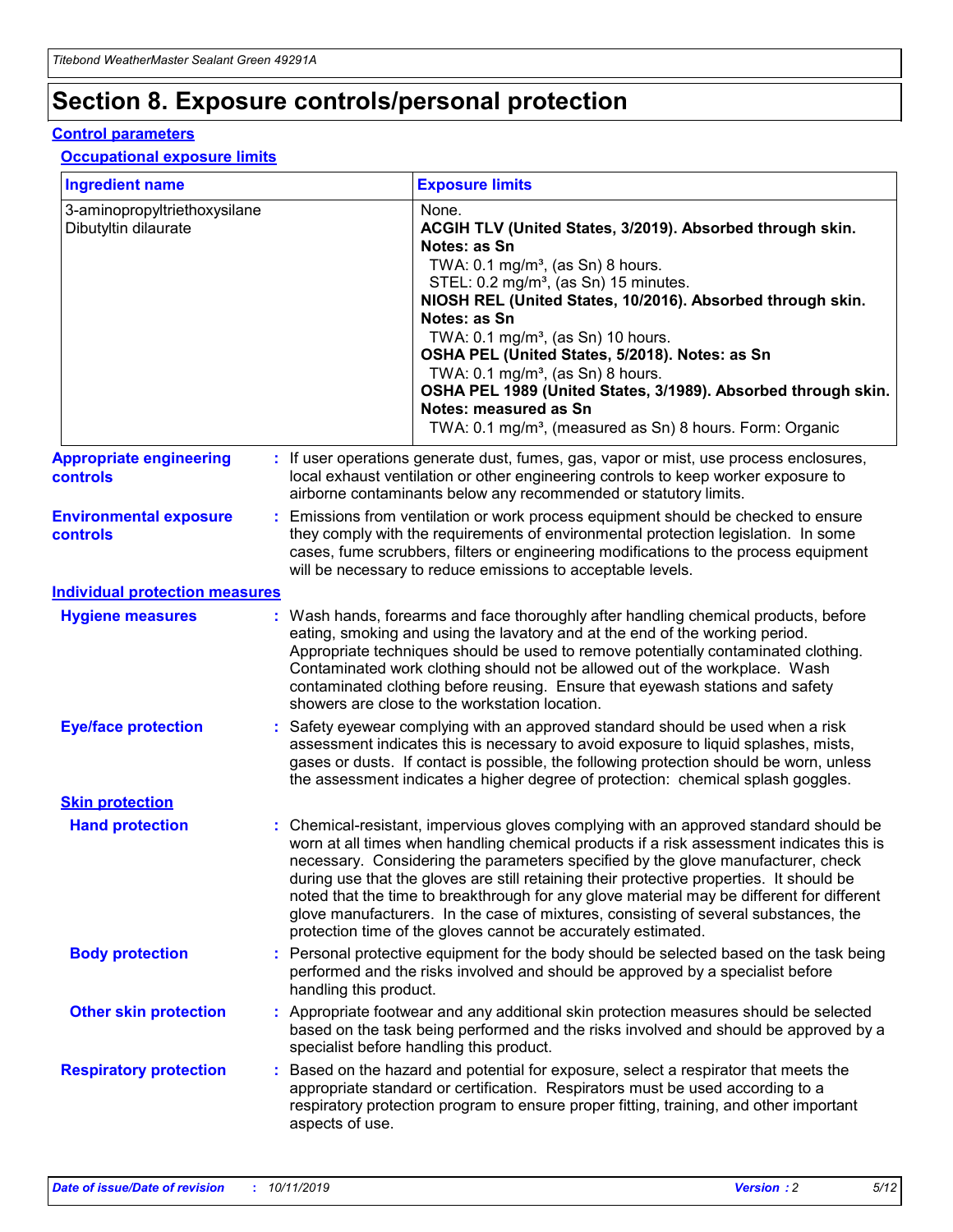### **Section 9. Physical and chemical properties**

#### **Appearance**

| <b>Physical state</b>                             | : Liquid. [Paste.]                                              |
|---------------------------------------------------|-----------------------------------------------------------------|
| Color                                             | Green.                                                          |
| Odor                                              | : None [Slight]                                                 |
| <b>Odor threshold</b>                             | $:$ Not available.                                              |
| рH                                                | : Not applicable.                                               |
| <b>Melting point</b>                              | : Not available.                                                |
| <b>Boiling point</b>                              | : >100°C (>212°F)                                               |
| <b>Flash point</b>                                | : Closed cup: $>200^{\circ}$ C ( $>392^{\circ}$ F) [Setaflash.] |
| <b>Evaporation rate</b>                           | $:$ <1 (butyl acetate = 1)                                      |
| <b>Flammability (solid, gas)</b>                  | : Not available.                                                |
| Lower and upper explosive<br>(flammable) limits   | : Not available.                                                |
| <b>VOC (less water, less</b>                      | $: 0$ g/l                                                       |
| exempt solvents)                                  |                                                                 |
| <b>Volatility</b>                                 | $: 0\%$ (w/w)                                                   |
| <b>Vapor density</b>                              | : Not available.                                                |
| <b>Relative density</b>                           | : 1.4329                                                        |
| <b>Solubility</b>                                 | Insoluble in the following materials: cold water and hot water. |
| <b>Solubility in water</b>                        | : Not available.                                                |
| <b>Partition coefficient: n-</b><br>octanol/water | $:$ Not available.                                              |
| <b>Auto-ignition temperature</b>                  | : Not available.                                                |
| <b>Decomposition temperature</b>                  | : Not available.                                                |

### **Section 10. Stability and reactivity**

| <b>Reactivity</b>                            | : No specific test data related to reactivity available for this product or its ingredients.            |
|----------------------------------------------|---------------------------------------------------------------------------------------------------------|
| <b>Chemical stability</b>                    | : The product is stable.                                                                                |
| <b>Possibility of hazardous</b><br>reactions | : Under normal conditions of storage and use, hazardous reactions will not occur.                       |
| <b>Conditions to avoid</b>                   | : No specific data.                                                                                     |
| <b>Incompatible materials</b>                | : No specific data.                                                                                     |
| <b>Hazardous decomposition</b><br>products   | Under normal conditions of storage and use, hazardous decomposition products should<br>not be produced. |

## **Section 11. Toxicological information**

### **Information on toxicological effects**

#### **Acute toxicity**

| <b>Product/ingredient name</b> | <b>Result</b>           | <b>Species</b> | <b>Dose</b>                | <b>Exposure</b> |
|--------------------------------|-------------------------|----------------|----------------------------|-----------------|
| 3-aminopropyltriethoxysilane   | <b>ILD50 Dermal</b>     | Rabbit         | 4.29 g/kg                  |                 |
| Dibutyltin dilaurate           | ILD50 Oral<br>LD50 Oral | Rat<br>Rat     | $1.57$ g/kg<br>175 $mg/kg$ |                 |
|                                |                         |                |                            |                 |

**Irritation/Corrosion**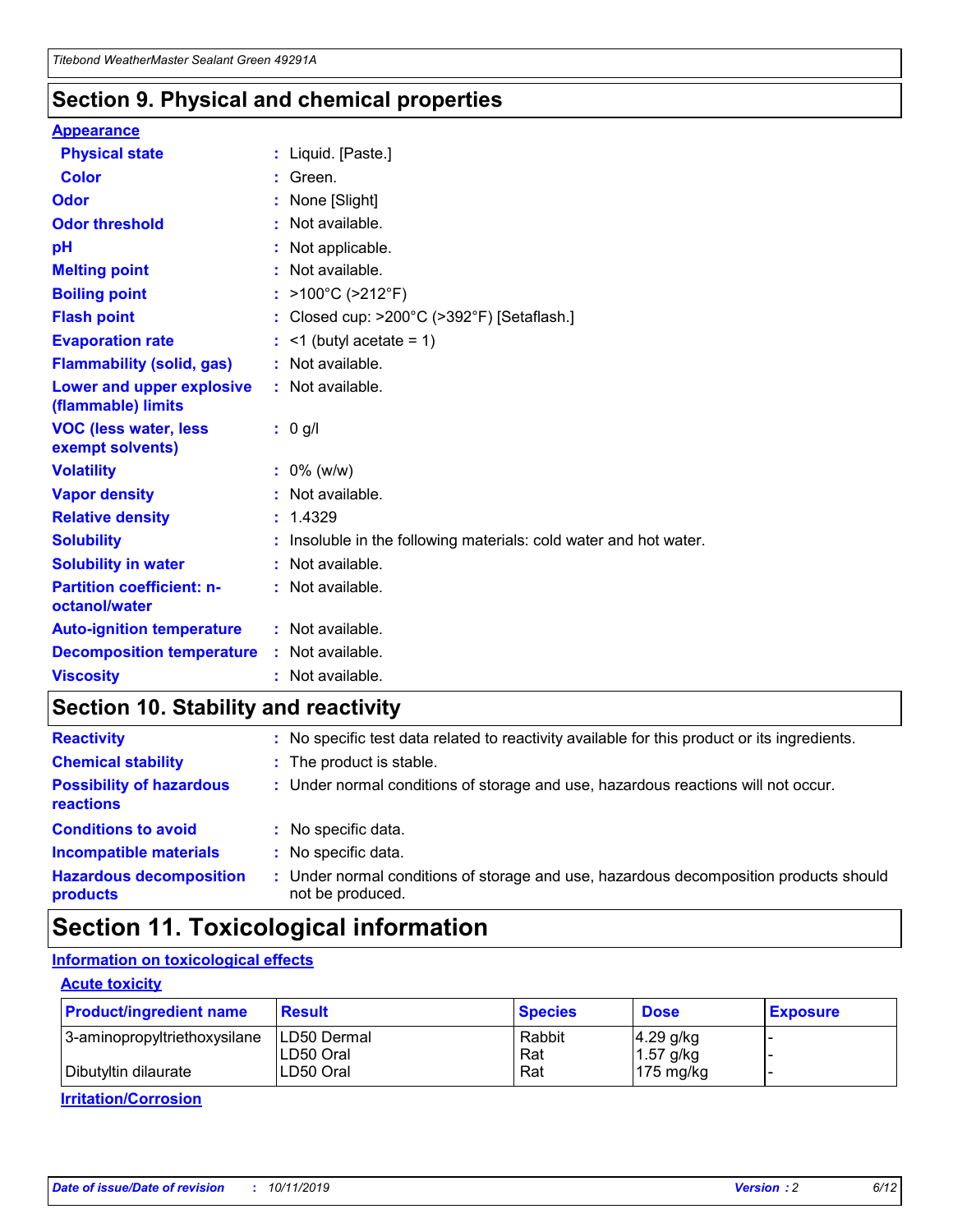## **Section 11. Toxicological information**

| <b>Product/ingredient name</b> | <b>Result</b>            | <b>Species</b> | <b>Score</b> | <b>Exposure</b>           | <b>Observation</b> |
|--------------------------------|--------------------------|----------------|--------------|---------------------------|--------------------|
| 3-aminopropyltriethoxysilane   | Eyes - Mild irritant     | Rabbit         |              | $100$ mg                  |                    |
|                                | Eyes - Severe irritant   | Rabbit         |              | 24 hours 750              |                    |
|                                |                          |                |              | ug                        |                    |
|                                | Skin - Severe irritant   | Rabbit         |              | 24 hours 5                | -                  |
| Dibutyltin dilaurate           | Eyes - Moderate irritant | Rabbit         |              | mq<br><b>24 hours 100</b> |                    |
|                                |                          |                |              | mg                        |                    |
|                                | Skin - Severe irritant   | Rabbit         |              | 500 mg                    |                    |

### **Sensitization**

Not available.

#### **Mutagenicity**

Not available.

#### **Carcinogenicity**

Not available.

#### **Reproductive toxicity**

Not available.

#### **Teratogenicity**

Not available.

#### **Specific target organ toxicity (single exposure)**

Not available.

#### **Specific target organ toxicity (repeated exposure)**

| <b>Name</b>                                                                  |                                                                            | <b>Category</b>                                     | <b>Route of</b><br>exposure | <b>Target organs</b> |
|------------------------------------------------------------------------------|----------------------------------------------------------------------------|-----------------------------------------------------|-----------------------------|----------------------|
| Dibutyltin dilaurate                                                         |                                                                            | Category 1                                          | -                           | respiratory system   |
| <b>Aspiration hazard</b><br>Not available.                                   |                                                                            |                                                     |                             |                      |
| <b>Information on the likely</b><br>routes of exposure                       | : Not available.                                                           |                                                     |                             |                      |
| <b>Potential acute health effects</b>                                        |                                                                            |                                                     |                             |                      |
| <b>Eye contact</b>                                                           | : May cause eye irritation.                                                |                                                     |                             |                      |
| <b>Inhalation</b>                                                            |                                                                            | : No known significant effects or critical hazards. |                             |                      |
| <b>Skin contact</b>                                                          | : May cause skin irritation.                                               |                                                     |                             |                      |
| <b>Ingestion</b>                                                             |                                                                            | : No known significant effects or critical hazards. |                             |                      |
| Symptoms related to the physical, chemical and toxicological characteristics |                                                                            |                                                     |                             |                      |
| <b>Eye contact</b>                                                           | irritation<br>watering<br>redness                                          | : Adverse symptoms may include the following:       |                             |                      |
| <b>Inhalation</b>                                                            | reduced fetal weight<br>increase in fetal deaths<br>skeletal malformations | : Adverse symptoms may include the following:       |                             |                      |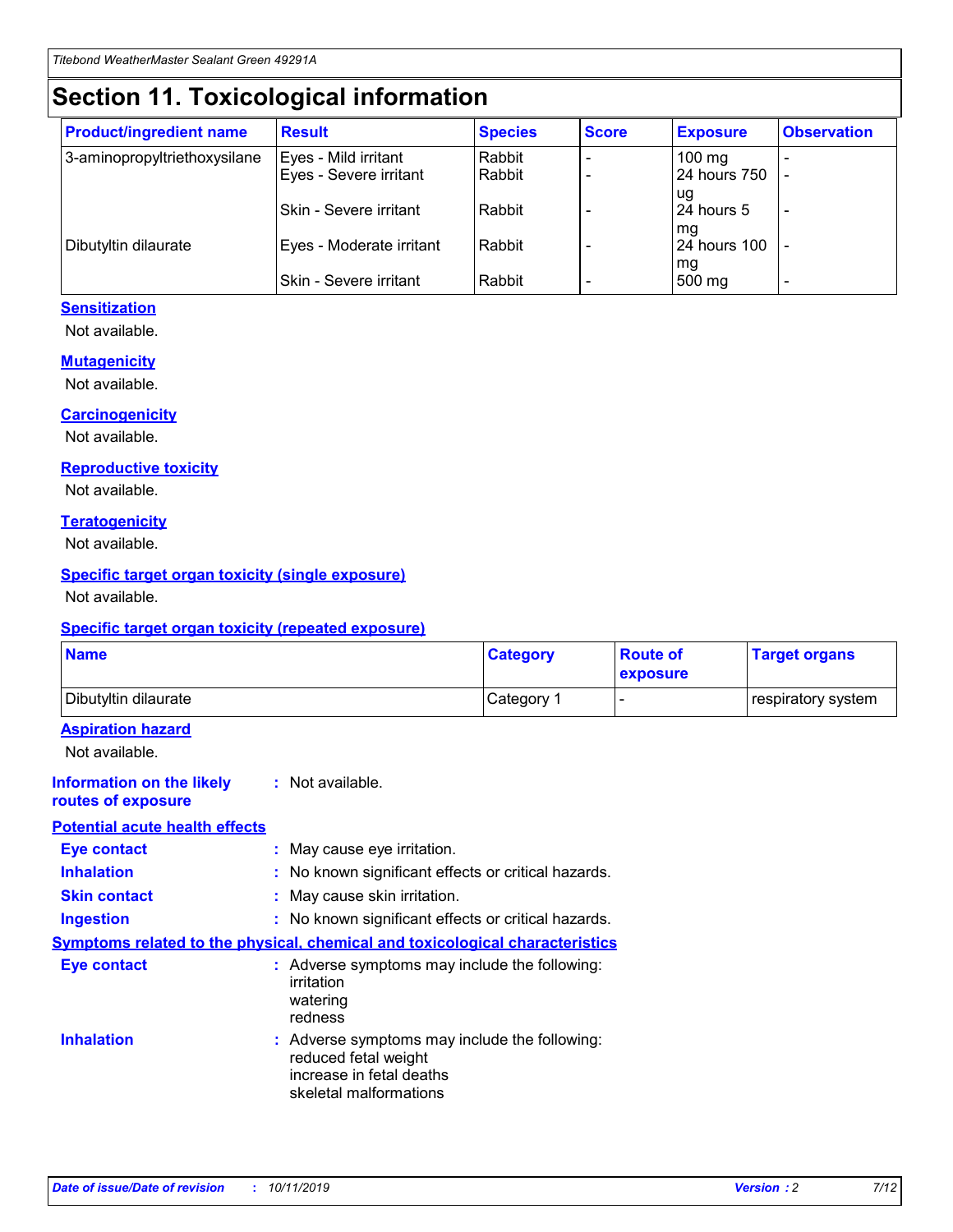## **Section 11. Toxicological information**

| <b>Skin contact</b>                     | : Adverse symptoms may include the following:<br>irritation<br>redness<br>reduced fetal weight<br>increase in fetal deaths<br>skeletal malformations |
|-----------------------------------------|------------------------------------------------------------------------------------------------------------------------------------------------------|
| <b>Ingestion</b>                        | : Adverse symptoms may include the following:<br>reduced fetal weight<br>increase in fetal deaths<br>skeletal malformations                          |
|                                         | Delayed and immediate effects and also chronic effects from short and long term exposure                                                             |
| <b>Short term exposure</b>              |                                                                                                                                                      |
| <b>Potential immediate</b><br>effects   | : Not available.                                                                                                                                     |
| <b>Potential delayed effects</b>        | : Not available.                                                                                                                                     |
| <b>Long term exposure</b>               |                                                                                                                                                      |
| <b>Potential immediate</b><br>effects   | : Not available.                                                                                                                                     |
| <b>Potential delayed effects</b>        | : Not available.                                                                                                                                     |
| <b>Potential chronic health effects</b> |                                                                                                                                                      |
| Not available.                          |                                                                                                                                                      |
| <b>General</b>                          | : Once sensitized, a severe allergic reaction may occur when subsequently exposed to<br>very low levels.                                             |
| <b>Carcinogenicity</b>                  | : No known significant effects or critical hazards.                                                                                                  |
| <b>Mutagenicity</b>                     | No known significant effects or critical hazards.                                                                                                    |
| <b>Teratogenicity</b>                   | May damage the unborn child.                                                                                                                         |
| <b>Developmental effects</b>            | No known significant effects or critical hazards.                                                                                                    |
| <b>Fertility effects</b>                | : May damage fertility.                                                                                                                              |
| <b>Numerical measures of toxicity</b>   |                                                                                                                                                      |
| <b>Acute toxicity estimates</b>         |                                                                                                                                                      |
|                                         |                                                                                                                                                      |

Not available.

## **Section 12. Ecological information**

#### **Toxicity**

| <b>Product/ingredient name</b> | <b>Result</b>                     | <b>Species</b>                       | <b>Exposure</b> |
|--------------------------------|-----------------------------------|--------------------------------------|-----------------|
| Dibutyltin dilaurate           | Chronic EC10 > 2 mg/l Fresh water | Algae - Scenedesmus<br>I subspicatus | l 96 hours      |

### **Persistence and degradability**

| <b>Product/ingredient name</b> | <b>Test</b>                                                                    | <b>Result</b>  |                   | <b>Dose</b> | <b>Inoculum</b>         |
|--------------------------------|--------------------------------------------------------------------------------|----------------|-------------------|-------------|-------------------------|
| Dibutyltin dilaurate           | OECD 301F<br>Ready<br>Biodegradability -<br>Manometric<br>Respirometry<br>Test | 23 % - 28 days |                   |             |                         |
| <b>Product/ingredient name</b> | <b>Aquatic half-life</b>                                                       |                | <b>Photolysis</b> |             | <b>Biodegradability</b> |
| Dibutyltin dilaurate           |                                                                                |                |                   |             | Inherent                |

### **Bioaccumulative potential**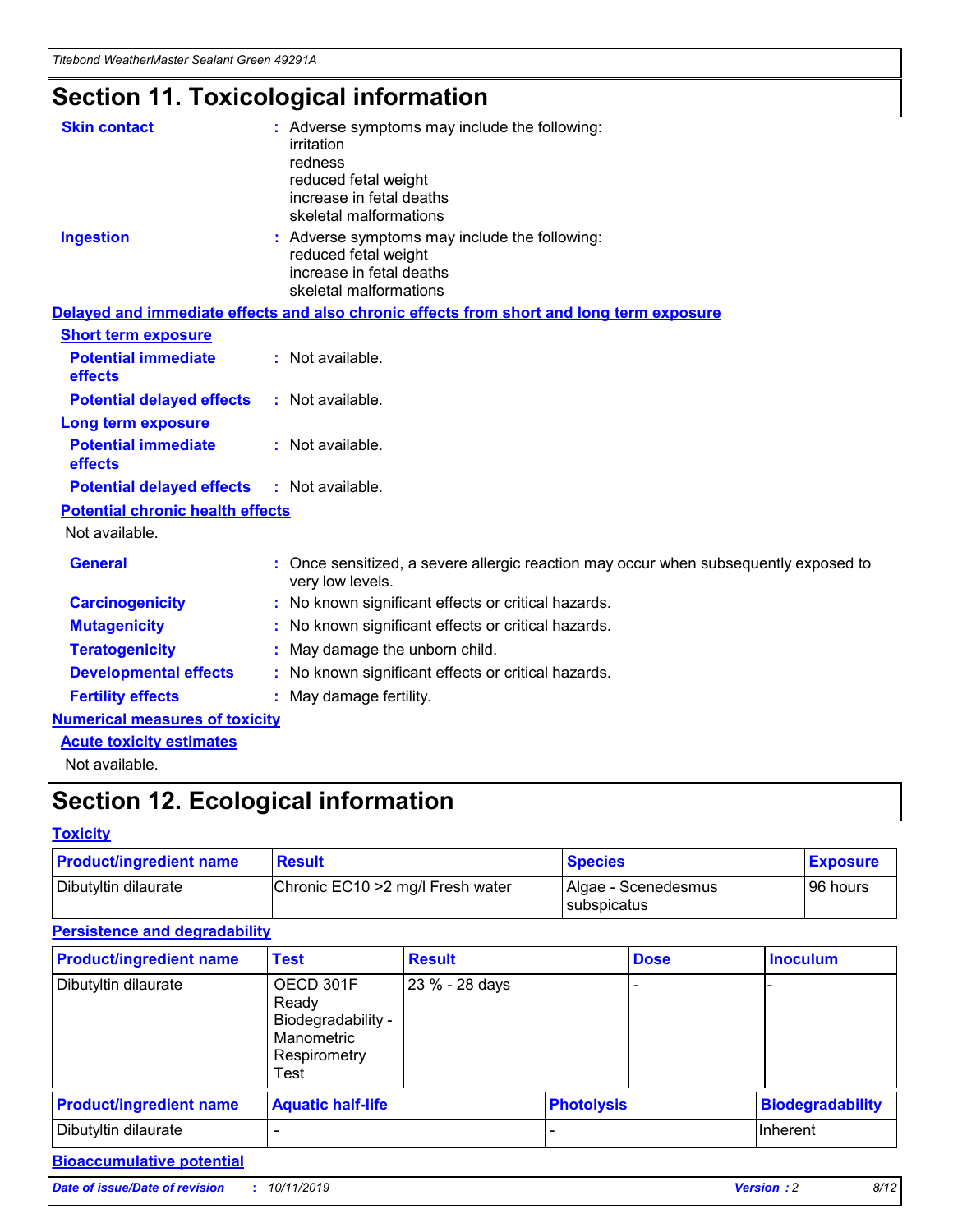## **Section 12. Ecological information**

| <b>Product/ingredient name</b>                       | ∣LoqP <sub>ow</sub> | <b>BCF</b>  | <b>Potential</b> |
|------------------------------------------------------|---------------------|-------------|------------------|
| 3-aminopropyltriethoxysilane<br>Dibutyltin dilaurate | 4.44                | 3.4<br>2.91 | low<br>low       |

#### **Mobility in soil**

| <i></i>                                                       |                                                     |
|---------------------------------------------------------------|-----------------------------------------------------|
| <b>Soil/water partition</b><br>coefficient (K <sub>oc</sub> ) | : Not available.                                    |
| <b>Other adverse effects</b>                                  | : No known significant effects or critical hazards. |

### **Section 13. Disposal considerations**

|  | <b>Disposal methods</b> |  |
|--|-------------------------|--|

**Disposal methods** : The generation of waste should be avoided or minimized wherever possible. Disposal of this product, solutions and any by-products should at all times comply with the requirements of environmental protection and waste disposal legislation and any regional local authority requirements. Dispose of surplus and non-recyclable products via a licensed waste disposal contractor. Waste should not be disposed of untreated to the sewer unless fully compliant with the requirements of all authorities with jurisdiction. Waste packaging should be recycled. Incineration or landfill should only be considered when recycling is not feasible. This material and its container must be disposed of in a safe way. Care should be taken when handling emptied containers that have not been cleaned or rinsed out. Empty containers or liners may retain some product residues. Avoid dispersal of spilled material and runoff and contact with soil, waterways, drains and sewers.

## **Section 14. Transport information**

|                                      | <b>DOT</b><br><b>Classification</b> | <b>TDG</b><br><b>Classification</b> | <b>Mexico</b><br><b>Classification</b> | <b>ADR/RID</b>           | <b>IMDG</b>              | <b>IATA</b>              |
|--------------------------------------|-------------------------------------|-------------------------------------|----------------------------------------|--------------------------|--------------------------|--------------------------|
| <b>UN number</b>                     | Not regulated.                      | Not regulated.                      | Not regulated.                         | Not regulated.           | Not regulated.           | Not regulated.           |
| <b>UN proper</b><br>shipping name    | $\qquad \qquad \blacksquare$        |                                     |                                        |                          |                          |                          |
| <b>Transport</b><br>hazard class(es) | $\blacksquare$                      | $\blacksquare$                      | $\blacksquare$                         | $\overline{\phantom{a}}$ | $\blacksquare$           | $\blacksquare$           |
| <b>Packing group</b>                 | $\overline{\phantom{a}}$            | $\overline{\phantom{0}}$            | $\qquad \qquad \blacksquare$           | -                        | $\overline{\phantom{0}}$ | $\overline{\phantom{a}}$ |
| <b>Environmental</b><br>hazards      | No.                                 | No.                                 | No.                                    | No.                      | No.                      | No.                      |

## **Section 15. Regulatory information**

### **U.S. Federal regulations**

#### **SARA 302/304**

#### **Composition/information on ingredients**

No products were found.

**SARA 304 RQ :** Not applicable.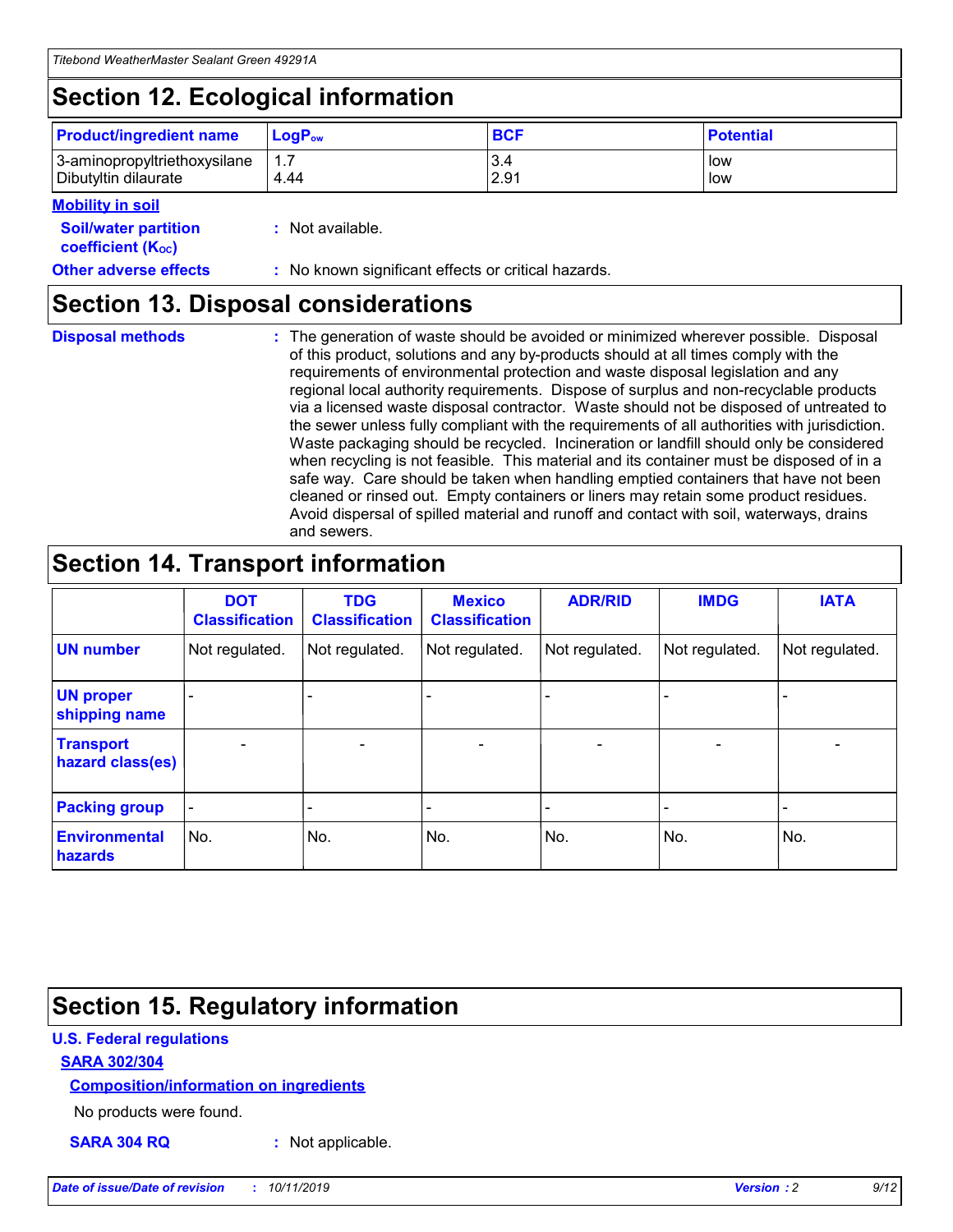### **Section 15. Regulatory information**

#### **SARA 311/312**

**Classification :** EYE IRRITATION - Category 2B SKIN SENSITIZATION - Category 1 TOXIC TO REPRODUCTION (Fertility) - Category 1B TOXIC TO REPRODUCTION (Unborn child) - Category 1B

#### **Composition/information on ingredients**

| <b>Name</b>                  | $\frac{9}{6}$ | <b>Classification</b>                                                                                            |
|------------------------------|---------------|------------------------------------------------------------------------------------------------------------------|
| 3-aminopropyltriethoxysilane | $\leq$ 3      | <b>FLAMMABLE LIQUIDS - Category 4</b><br><b>ACUTE TOXICITY (oral) - Category 4</b>                               |
|                              |               | SKIN IRRITATION - Category 2<br>EYE IRRITATION - Category 2A                                                     |
| Dibutyltin dilaurate         | ≤0.3          | ACUTE TOXICITY (oral) - Category 3<br>SKIN CORROSION - Category 1C                                               |
|                              |               | SERIOUS EYE DAMAGE - Category 1<br>SKIN SENSITIZATION - Category 1<br><b>GERM CELL MUTAGENICITY - Category 2</b> |
|                              |               | TOXIC TO REPRODUCTION (Fertility) - Category 1B<br>TOXIC TO REPRODUCTION (Unborn child) - Category 1B            |
|                              |               | SPECIFIC TARGET ORGAN TOXICITY (REPEATED<br>EXPOSURE) (respiratory system) - Category 1                          |

#### **State regulations**

| <b>Massachusetts</b> | : None of the components are listed. |
|----------------------|--------------------------------------|
| <b>New York</b>      | : None of the components are listed. |
| <b>New Jersey</b>    | : None of the components are listed. |
| Pennsylvania         | : None of the components are listed. |

#### **California Prop. 65**

**A** WARNING: This product can expose you to methanol, which is known to the State of California to cause birth defects or other reproductive harm. For more information go to www.P65Warnings.ca.gov.

| <b>Ingredient name</b> | No significant risk Maximum<br>level | acceptable dosage<br>level |
|------------------------|--------------------------------------|----------------------------|
| methanol               |                                      | Yes.                       |

#### **International regulations**

**Chemical Weapon Convention List Schedules I, II & III Chemicals** Not listed.

#### **Montreal Protocol**

Not listed.

#### **Stockholm Convention on Persistent Organic Pollutants**

Not listed.

### **UNECE Aarhus Protocol on POPs and Heavy Metals**

Not listed.

#### **Inventory list**

### **China :** All components are listed or exempted.

**United States TSCA 8(b) inventory :** All components are active or exempted.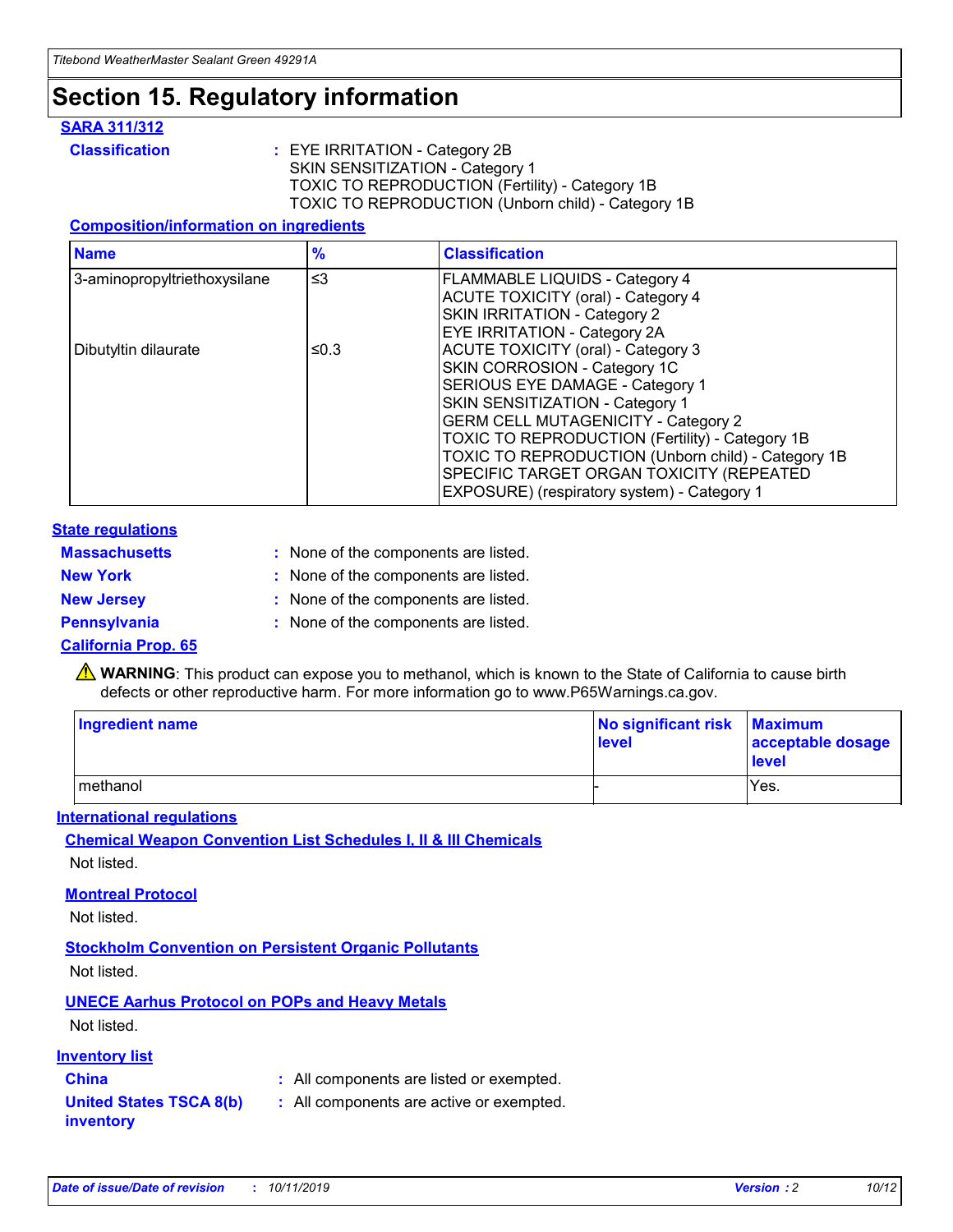## **Section 16. Other information**

**Hazardous Material Information System (U.S.A.)**



**Caution: HMIS® ratings are based on a 0-4 rating scale, with 0 representing minimal hazards or risks, and 4 representing significant hazards or risks. Although HMIS® ratings and the associated label are not required on SDSs or products leaving a facility under 29 CFR 1910.1200, the preparer may choose to provide them. HMIS® ratings are to be used with a fully implemented HMIS® program. HMIS® is a registered trademark and service mark of the American Coatings Association, Inc.**

**The customer is responsible for determining the PPE code for this material. For more information on HMIS® Personal Protective Equipment (PPE) codes, consult the HMIS® Implementation Manual.**

#### **National Fire Protection Association (U.S.A.)**



**Reprinted with permission from NFPA 704-2001, Identification of the Hazards of Materials for Emergency Response Copyright ©1997, National Fire Protection Association, Quincy, MA 02269. This reprinted material is not the complete and official position of the National Fire Protection Association, on the referenced subject which is represented only by the standard in its entirety.**

**Copyright ©2001, National Fire Protection Association, Quincy, MA 02269. This warning system is intended to be interpreted and applied only by properly trained individuals to identify fire, health and reactivity hazards of chemicals. The user is referred to certain limited number of chemicals with recommended classifications in NFPA 49 and NFPA 325, which would be used as a guideline only. Whether the chemicals are classified by NFPA or not, anyone using the 704 systems to classify chemicals does so at their own risk.**

#### **Procedure used to derive the classification**

|                                                                                                                    | <b>Classification</b>                                                                                                                                                                                                                                                                                                                                                                                                                                                                                                                                         | <b>Justification</b>                                                     |
|--------------------------------------------------------------------------------------------------------------------|---------------------------------------------------------------------------------------------------------------------------------------------------------------------------------------------------------------------------------------------------------------------------------------------------------------------------------------------------------------------------------------------------------------------------------------------------------------------------------------------------------------------------------------------------------------|--------------------------------------------------------------------------|
| EYE IRRITATION - Category 2B<br>SKIN SENSITIZATION - Category 1<br>TOXIC TO REPRODUCTION (Fertility) - Category 1B | TOXIC TO REPRODUCTION (Unborn child) - Category 1B                                                                                                                                                                                                                                                                                                                                                                                                                                                                                                            | Expert judgment<br>Expert judgment<br>Expert judgment<br>Expert judgment |
| <b>History</b>                                                                                                     |                                                                                                                                                                                                                                                                                                                                                                                                                                                                                                                                                               |                                                                          |
| <b>Date of printing</b>                                                                                            | : 4/22/2022                                                                                                                                                                                                                                                                                                                                                                                                                                                                                                                                                   |                                                                          |
| Date of issue/Date of<br>revision                                                                                  | : 10/11/2019                                                                                                                                                                                                                                                                                                                                                                                                                                                                                                                                                  |                                                                          |
| Date of previous issue                                                                                             | : 10/16/2020                                                                                                                                                                                                                                                                                                                                                                                                                                                                                                                                                  |                                                                          |
| <b>Version</b>                                                                                                     | $\therefore$ 2                                                                                                                                                                                                                                                                                                                                                                                                                                                                                                                                                |                                                                          |
| <b>Key to abbreviations</b>                                                                                        | $:$ ATE = Acute Toxicity Estimate<br><b>BCF</b> = Bioconcentration Factor<br>GHS = Globally Harmonized System of Classification and Labelling of Chemicals<br>IATA = International Air Transport Association<br>IBC = Intermediate Bulk Container<br><b>IMDG = International Maritime Dangerous Goods</b><br>LogPow = logarithm of the octanol/water partition coefficient<br>MARPOL = International Convention for the Prevention of Pollution From Ships, 1973<br>as modified by the Protocol of 1978. ("Marpol" = marine pollution)<br>UN = United Nations |                                                                          |